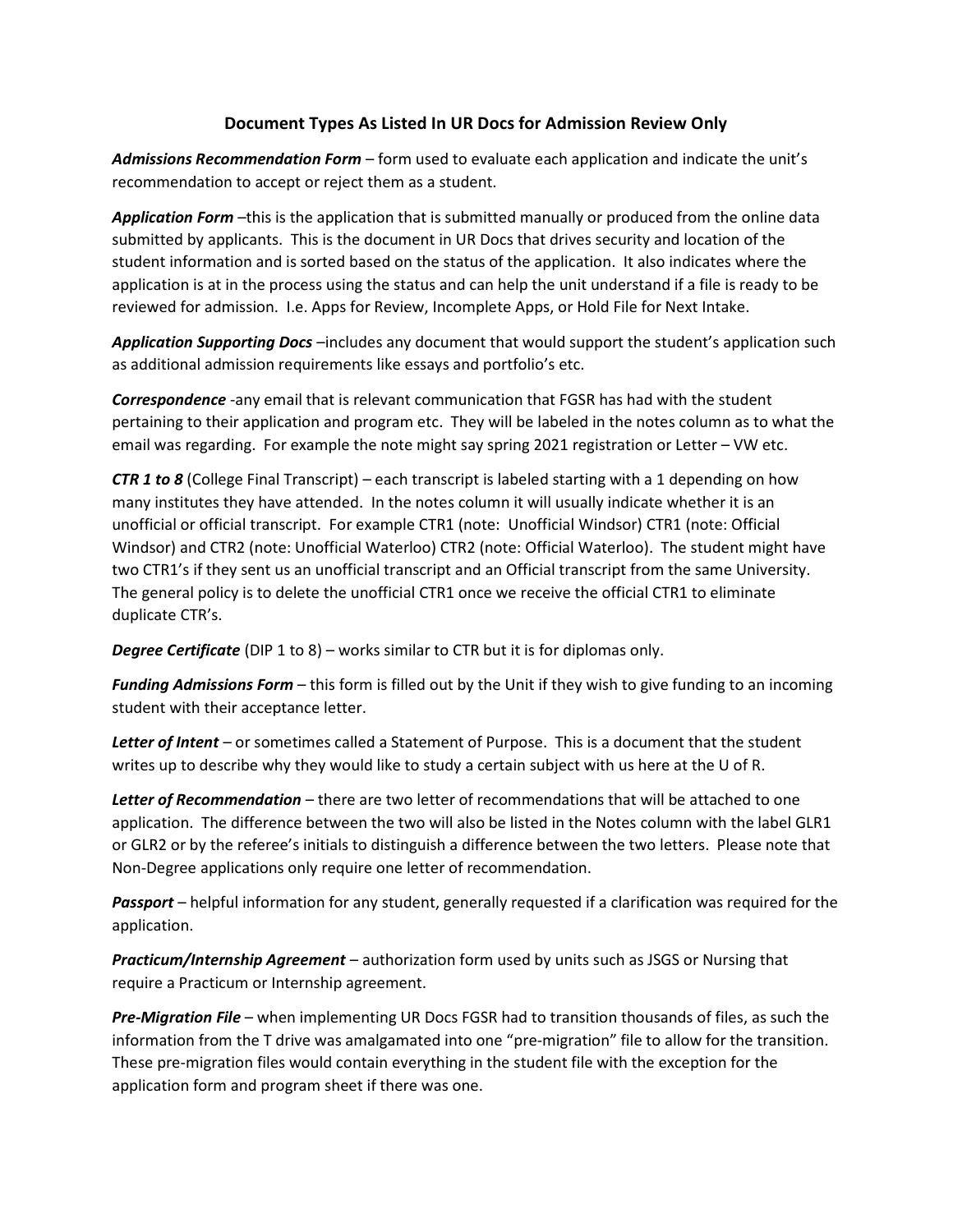**Psyc Clinical Review** – special review documents that are used by the Psychology department.

Resume – or sometimes called a CV. This document is an overview of the students past and present work, education, and other special activities listed according to a time line of events.

**Special Case Proposal** – this is used when a student applies to a special case program and outlines various bits of information for assessment of the program proposal.

**Study Permit** – not an index type used any more.

TESO to 8 (Test Score) – test scores are required in some area's or for international students needing English Proficiency. FGSR uses TES0 for (ELP), TES1 , TES2, TES3, TES4 for(GRE), and TES5 for (GMAT).

**Third Party Authorization** – this authorization form is used when a student wants to assign a friend or family member to act on their behalf.

WES Evaluation – will have a Transcript Type listed beside it whether it is official or unofficial. This is an outside company that evaluates transcripts to verify their authenticity and convert their GPA's. International students are advised to use this source for submission of transcripts but some units have made this a requirement for their International applicants (Computer Science, Engineering, and Applied Science, and Education).

## \*How to add the notes column in the Desktop Version Only:

- The desktop version has the Notes column in most views but not all views such as Applications.
- Right click anywhere on the blue bar with the headings Student ID or Last Name or First Name. A menu will pop up and list items such as Columns, Sort Ascending, and Expand All Groups etc.
- Choose Columns. This will pop up another menu with a list of Column options such as Student ID, Pages, and Department etc.
- Check the Notes options. This will now display the notes column in your blue headings bar.
- To move the notes column over to your preferred spot just left click and hold to drag the notes column to where you would like it displayed.
- The Experience version already has a Notes column displayed in all views.
- Please note the desktop version will not hold this function for you. If you close or go out of that view you will have to do this process over. In order to save it permanently all you have to do is click on the Save Filter icon at the top middle area of content. It looks like a light bulb with a tiny save disk beside it. Then name your filter (I saved mine as Applications with Notes) and then click ok. This will then save this filter permanently in the list of Views on the far left of your content screen. The next time you enter Content the Applications with Notes view will be displayed in your Units applications including the note column.